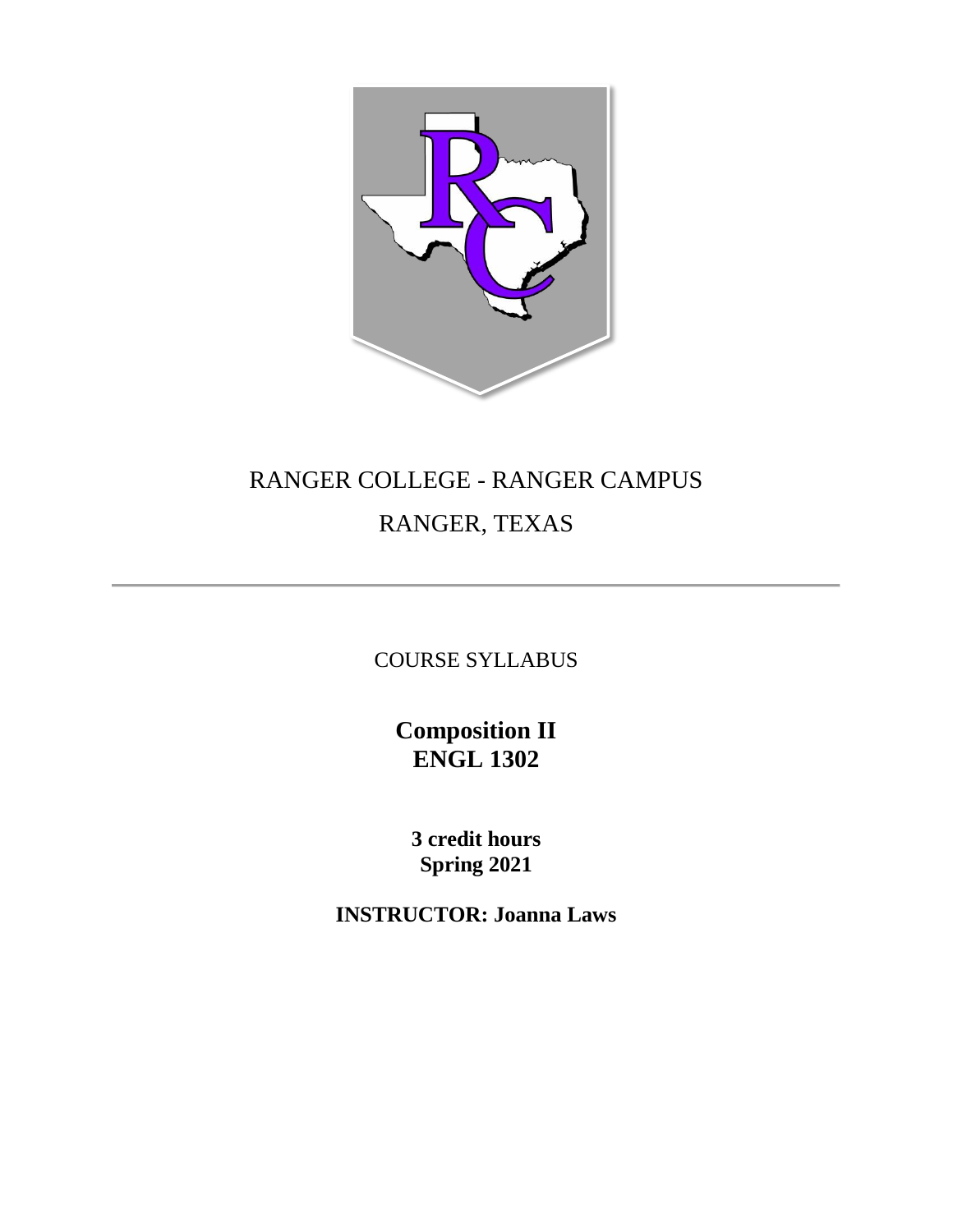| <b>INSTRUCTOR:</b> | Joanna Laws                     |
|--------------------|---------------------------------|
| EMAIL:             | jlaws@rangercollege.edu         |
| <b>OFFICE:</b>     | Jameson, Ranger Campus          |
| PHONE:             | $(254)$ 488-1440 (Cell)         |
| <b>HOURS:</b>      | MW 9:00-10:45 am, 1:00-1:30 pm  |
|                    | TR 10:30-11:00 am, 1:00-1:45 pm |

## **I. Texas Core Curriculum Statement of Purpose**

Through the Texas Core Curriculum, students will gain a foundation of knowledge of human cultures and the physical and natural world, develop principles of personal and social responsibility for living in a diverse world, and advance intellectual and practical skills that are essential for all learning.

## **II. Course Description**

Intensive study of and practice in the strategies and techniques for developing research-based expository and persuasive texts. Emphasis on effective and ethical rhetorical inquiry, including primary and secondary research methods; critical reading of verbal, visual, and multimedia texts; systematic evaluation, synthesis, and documentation of information sources; and critical thinking about evidence and conclusions.

## **III. Required Background or Prerequisite**

English 1301 or its equivalent.

## **IV. Required Textbook and Course Materials**

Title: The Bedford Introduction to Literature for Ranger College Author: Michael Meyer Publisher: Bedford St. Martin's ISBN-13: 978-1-319-08557-5-8

## **V. Course Purpose**

To focus on developing ideas and expressing them clearly, considering the effect of the message, fostering understanding, and building skills needed to communicate persuasively. This course involves the command of written literacy skills that enable people to exchange messages appropriate to the subject, occasion, and audience.

## **VI. Learning Outcomes**

Upon successful completion of this course, students will:

1. Demonstrate knowledge of individual and collaborative research processes.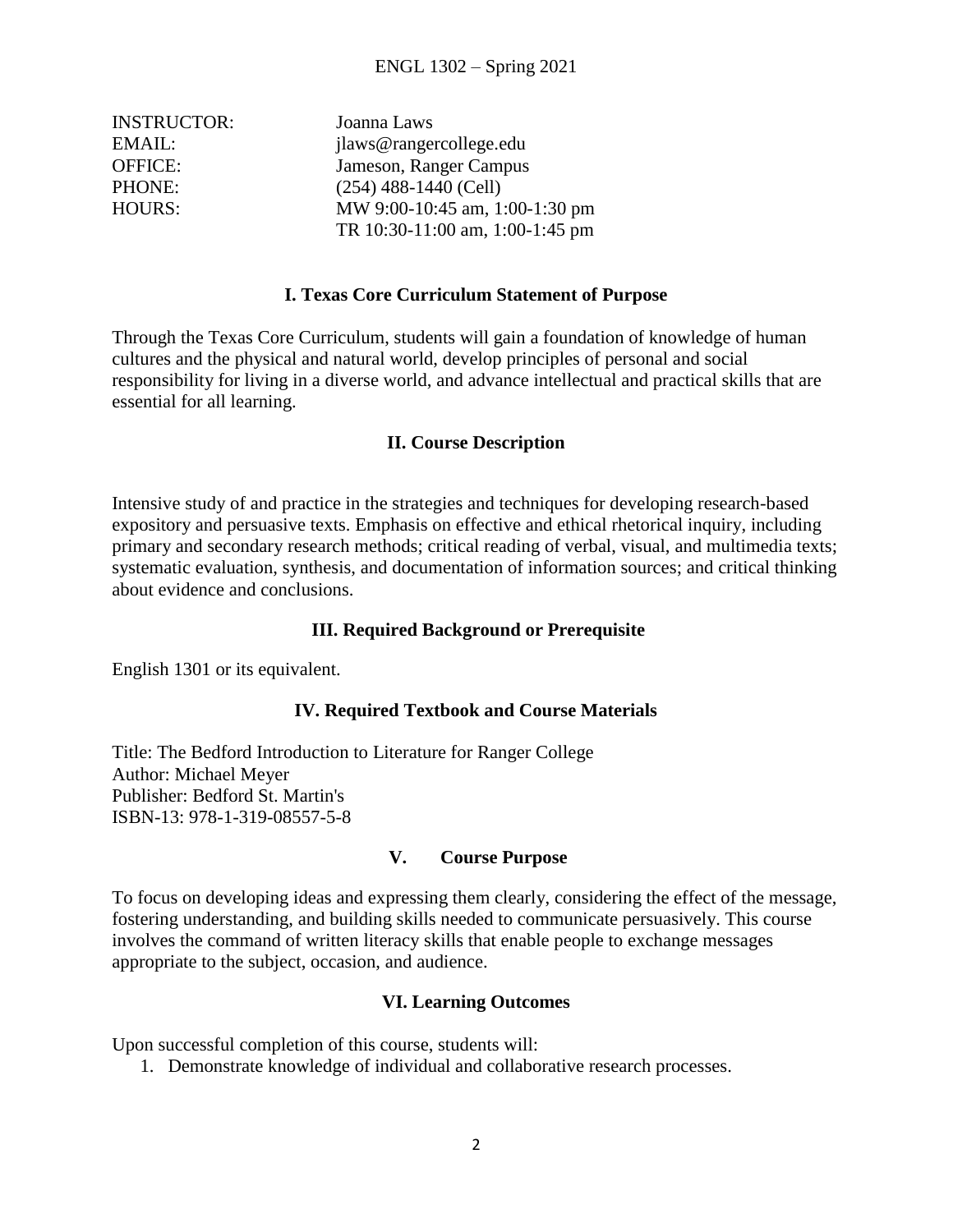- 2. Develop ideas and synthesize primary and secondary sources within focused academic arguments, including one or more research-based essays.
- 3. Analyze, interpret, and evaluate a variety of texts for the ethical and logical uses of evidence.
- 4. Write in a style that clearly communicates meaning, builds credibility, and inspires belief or action.
- 5. Apply the conventions of style manuals for specific academic disciplines (e.g., APA, CMS, MLA, etc.)

# **VII. Core Objectives**

This course meets the following of the six Core Objectives established by Texas:

- ☒ **Critical Thinking Skills (CT) –** Creative thinking, innovation, inquiry, and analysis; evaluation and synthesis of information
- ☒ **Communication Skills (COM) –** effective development, interpretation and expression of ideas through written, oral, and visual communication
- ☐ **Empirical and Quantitative Skills (EQS) –** The manipulation and analysis of numerical data or observable facts resulting in informed conclusions
- $\boxtimes$  **Teamwork (TW)** The ability to consider different points of view and to work effectively with others to support a shared purpose or goal
- ☐ **Social Responsibility (SR) –** Intercultural competence, knowledge of civic responsibility, and the ability to engage effectively in regional, national, and global communities
- $\boxtimes$  **Personal Responsibility (PR)** The ability to connect choices, actions, and consequences to ethical decision-making

# **VIII. Methods of Instruction**

This is a multimedia class, and as such, it may include assigned readings, electronic documents, interactive lectures, discussions, videos, in-class examinations, group projects, etc. Students are expected to maintain access to both computer writing programs and email. Students will be expected to use Blackboard throughout the semester as part of their coursework.

## **IX. Methods of Assessment**

Official grades for this class are recorded in Blackboard. Final course grades will be posted in Campus Connect for your transcript.

- 30% Daily/General/Prep Assignments (discussion posts, peer reviews, grammar activities, participation, etc.)
- 60% Major Writing Assignments
- 10% Final Exam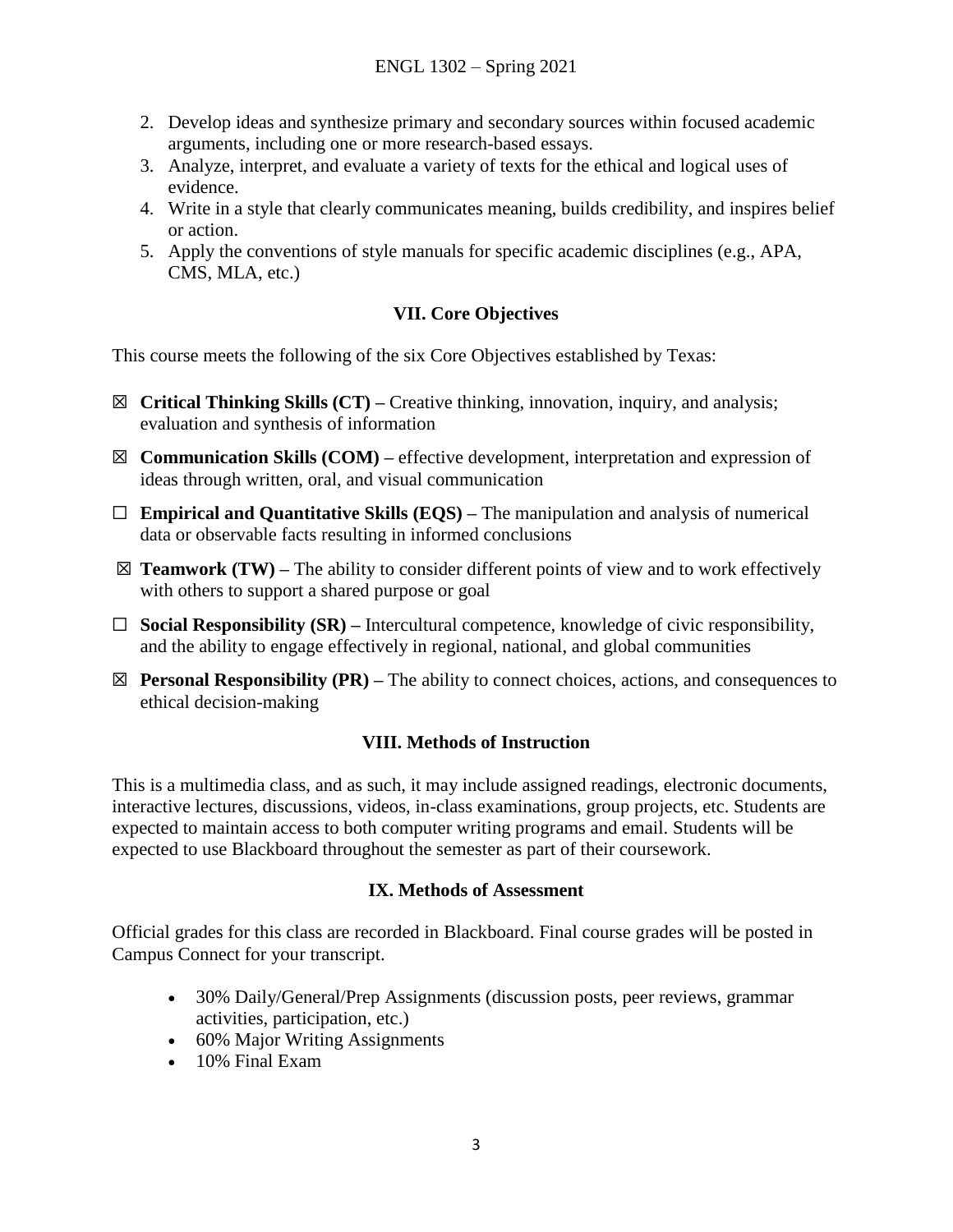# **A grade of I (Incomplete) will be assigned only under extreme circumstances.**

| Weight<br><b>Graded Course Requirements</b>                                                                                                                                                                                                                                                                                             |     |
|-----------------------------------------------------------------------------------------------------------------------------------------------------------------------------------------------------------------------------------------------------------------------------------------------------------------------------------------|-----|
| <b>Daily/General/Prep Assignments</b><br>Assignments in this category include homework, discussion assignments and group<br>work, reading quizzes, assigned grammar activities, participation, completion checks,<br>peer reviews, and/or other, small activities that may arise over the course of the semester                        | 30% |
| directly related to developing and completing Major Writing Assignments. I will drop<br>the three lowest grades and average together the rest to get this portion of the grade.                                                                                                                                                         |     |
| <b>Major Writing Assignments</b>                                                                                                                                                                                                                                                                                                        |     |
| <b>Writing Assignment 1: Report</b><br>Essay using two assigned articles/readings. (3-4 double-spaced pages, 12 point font, 1 inch<br>margins)                                                                                                                                                                                          | 10% |
| <b>Writing Assignment 2: Argument (Casebook)</b><br>Essay using 3-5 sources pulled from casebook resources. (4-6 double-spaced pages, 12 point<br>font, 1 inch margins)                                                                                                                                                                 |     |
| <b>Writing Assignment 3: Project Proposal</b><br>Proposal document outlining topic for Research Project, major research questions, possible<br>source ideas, and project timeline. (2 typed pages, 12 point font, 1 inch margins)                                                                                                       |     |
| <b>Writing Assignment 4: Annotated Bibliography</b><br>An annotated bibliography of 5 sources related to the research paper topic that includes at least 2<br>scholarly secondary sources. Each annotation should be a minimum of 200 words and can<br>include a fully-integrated quote. (Single spaced, 12 point font, 1 inch margins) |     |
| <b>Writing Assignment 5: Project Essay</b><br>Approximately 2000 (minimum) word researched essay based on the topic proposal and using<br>resources from the annotated bibliography. (7-10 double-spaced pages, 12 point font, 1 inch<br>margins)                                                                                       | 20% |
| <b>Writing Assignment 6: Abstract</b><br>One page, single-spaced document that summarizes the Project Essay. (12 point font, 1 inch<br>margins)                                                                                                                                                                                         | 2%  |
| <b>Final Exam</b>                                                                                                                                                                                                                                                                                                                       |     |
| <b>Final Exam</b><br>Traditional test and/or approximately 2-3 pages as a terminal experience at the close of this<br>course. Students must complete all components of the final exam during the scheduled final<br>exam time. Any deviations from the final exam schedule should be discussed with the instructor<br>well in advance.  | 10% |

Grading scale:  $A = 90-100\%$  B = 80-89 C = 70-79 D = 60-69 F = Below 60

# **X. Course/Classroom Policies**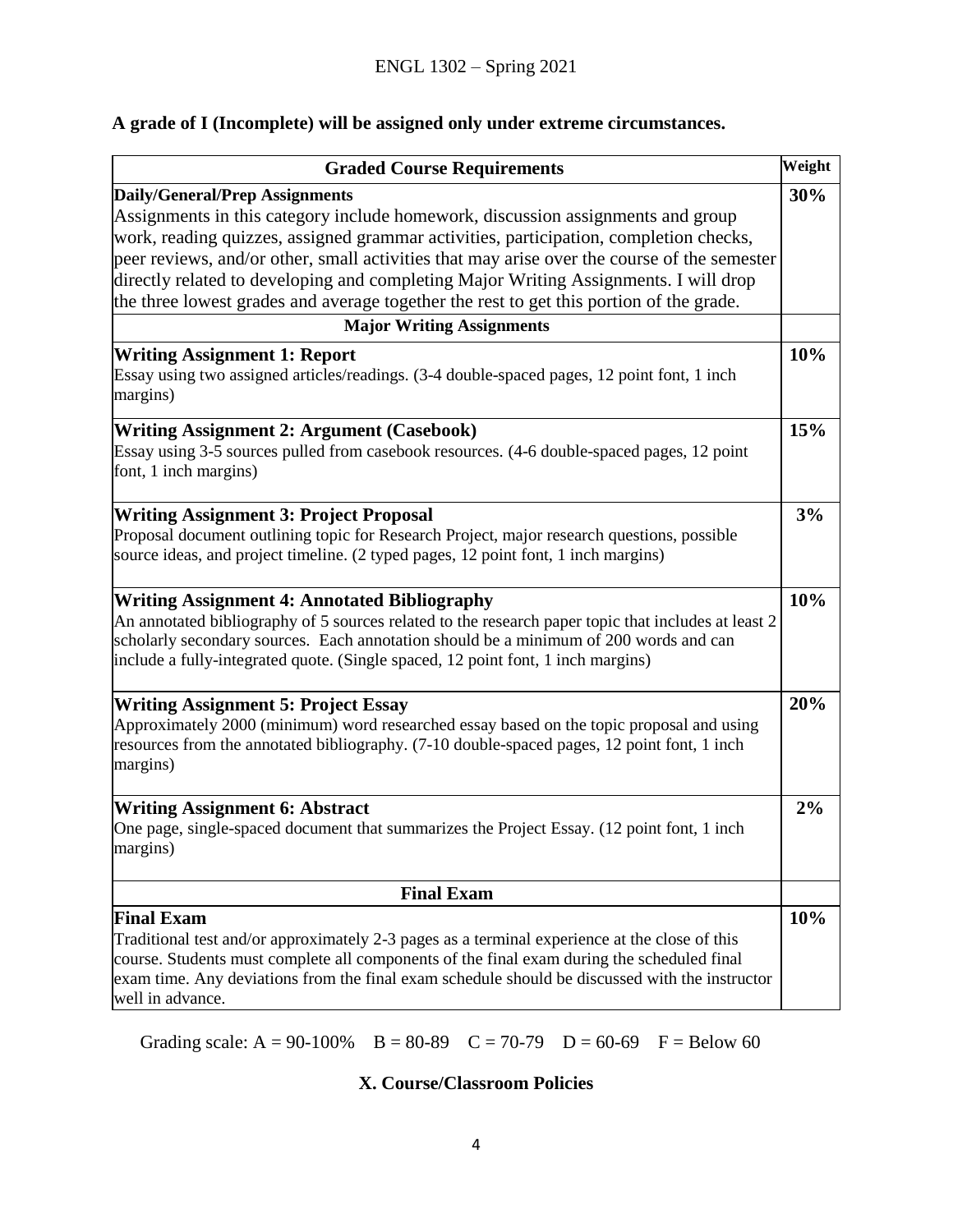**Attendance:** Prompt and regular class attendance and participation is considered necessary for satisfactory work. It is the responsibility of the instructor to keep an accurate and comprehensive record of attendance.

Ranger College recognizes that absence from class may occur due to illness, death or illness in the immediate family, observance of a religious holiday, or participation in a school or College-sponsored activity. (Absences due to participation in a College-sponsored activity must be authorized by the college.) Documentation may be required to corroborate the excused absence. Make up work will be allowed only for excused absences.

Since deadlines are published ahead of time, it is the student's responsibility to connect and/or log in regularly and often and to keep up with course requirements. If a student fails to attend class, access the streaming session (if needed), and/or log into Blackboard for three full calendar weeks, and if the instructor deems a student failing due to excessive absences and/or failure to make up work due to absences, the student **may** be dropped from the class. **The last day for students to drop in the Spring term with a W is Wednesday, March 31st.**

If bad weather (a storm knocks out your internet) or quarantine restrictions keep you from accessing technology or our online platform for more than 2 days, please let me know by email or text.

Late Work: A major assignment is due by the stated due date and time unless for some reason I announce a change or unless you have made special arrangements with me. Writing assignments turned in after that time may receive a deduction in grade (one half grade per calendar day).

*Quizzes and most in-person class activities may not be made up. Online discussions and activities may not be made up since most of those will have a "window" in which they can be completed.* Once the due date and time for that activity has passed, you're out of luck. However, if you miss something because of an excused event, please contact me.

I don't anticipate a situation like this, but just in case: essays that are written in class may not be done outside of class. In case of absence on the day of an in-class essay, it must be made up in coordination with the on-site proctor. Also, in order to make up an in-class essay, you must contact me on or before the scheduled day of the writings.

Assignment sheets will be given, listing dates and requirements. The student is responsible for knowing the assignment for each day and for being prepared for class, regardless of circumstances.

**Course Content:** College-level courses may include controversial, sensitive, and/or adult material. Students are expected to have the readiness for college-level rigor and content.

**Classroom Civility/Student Conduct:** I expect you to respect the rights of the other class members by not speaking disrespectfully to one another and/or to me. Even though this is a hybrid environment, there are real people tied to the names that appear on the screen, and while we may engage in lively debates and ultimately agree to disagree, we're doing so without the plan or intent of making enemies. You may be barred from the course if you cannot conduct yourself appropriately.

**Student Technology Use:** Since the textbook is available as an electronic download, you can expect that reliable and regular access to technology will be a significant part of completing any work. Hopefully, you have your own laptop computer or can get to a campus lab regularly. In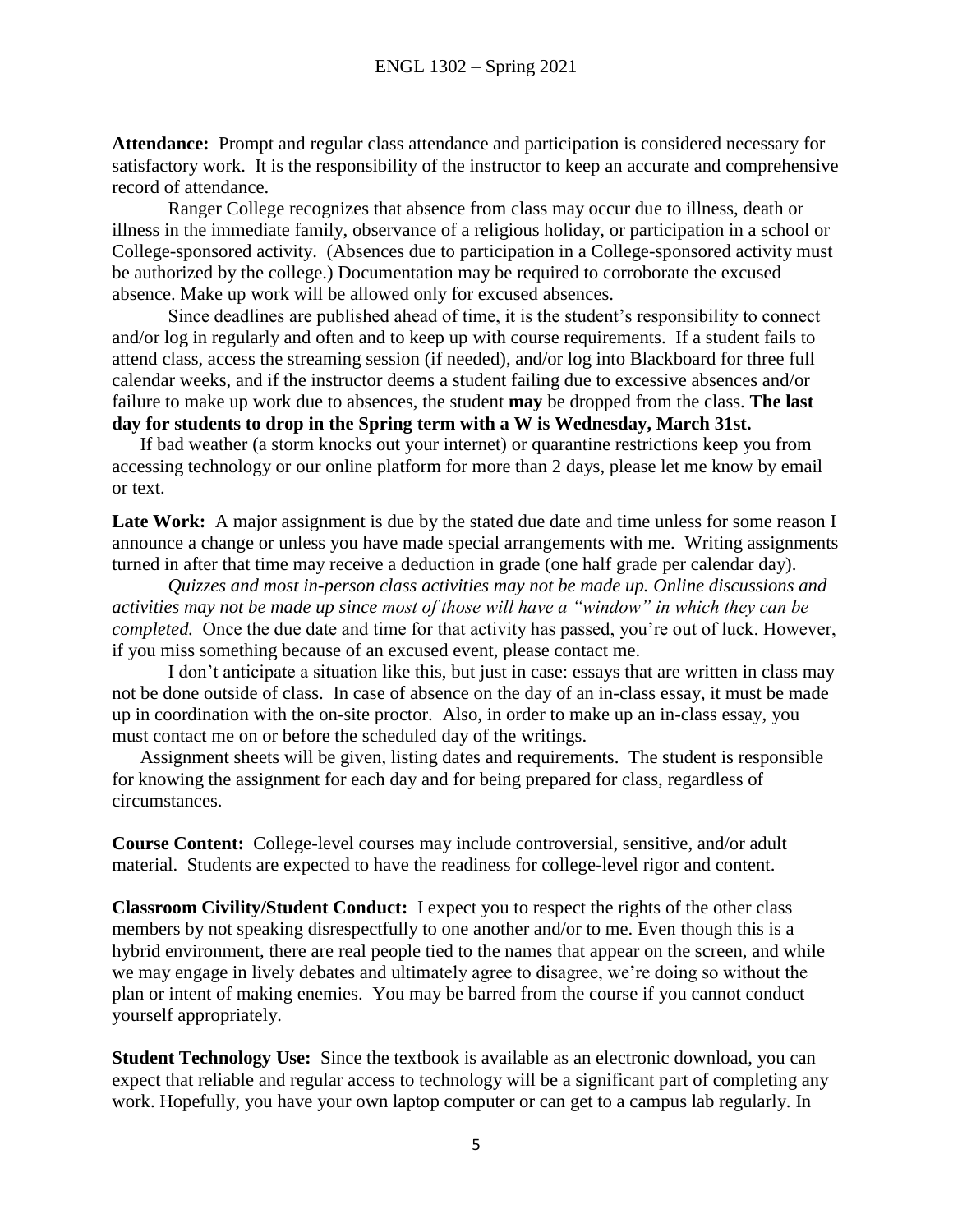any event, be sure to make alternative arrangements if your computer crashes, your internet goes out, you can no longer access an on-campus lab, or something else renders your technology "toast." Know what resources are provided by your local libraries (municipal and/or school), find out where you can get a free wifi signal in a pinch (Sonic and some churches may be "hot spots"), and line up a backup computer in case yours suddenly decides to die. Also, consider saving your files to your Google Docs folder or some other cloud-based storage service. Hopefully, if you're prepared, you won't have your session thrown into chaos, which could turn your grade to "toast."

**You should log into Blackboard two-three times per week** during the term to make sure you are keeping up with course requirements. More frequent logging in is highly recommended.

**Academic Integrity:** Academic integrity is a fundamental value upon which colleges and universities are built. There are five fundamental values that characterize an academic community of integrity: honesty, trust, fairness, respect, and responsibility. Acts of academic dishonesty compromise these values and undermine the process by which knowledge is created, shared, and evaluated. Repeated offenses cast suspicion not only upon the integrity of the individual, but also damage the reputation of the college.

Acts of academic dishonesty include, but are not limited to, cheating on a test, plagiarism, and collusion.

"Cheating on a test" shall include copying from another student's test paper; using test materials not authorized by the person administering the test; collaborating with or seeking aid from another student during a test without permission from the test administrator; knowingly using, buying, selling, stealing, or soliciting, in whole or in part, the contents of an unadministered test; unauthorizedly transporting or removing, in whole or in part, of the contents of an un-administered test; substituting for another student, or permitting another student to substitute for oneself, to take a test; bribing another person to obtain an un-administered test or information about an un-administered test.

"Plagiarism shall be defined as the appropriating, buying, receiving as a gift, or obtaining by any means another's work and the unacknowledged submission or incorporation of it in one's own written work. Plagiarism can be interpreted as the knowing or negligent use by paraphrase or direct quotation of the published or unpublished work of another person without full and clear acknowledgement. **Your papers may be submitted to plagiarism checking resources provided by Blackboard if/when I feel the need to check the authenticity of your work.**

"Collusion" shall be defined as the unauthorized collaboration with another person in preparing written work for fulfillment of course requirements. Students found to have violated policy FLB Local will be disciplined. Disciplinary action can include but is not limited to receiving a zero on the assignment, receiving a zero for attendance, or receiving a failing grade for the course.

I am always happy to look at drafts and provide feedback for you, so if you need a "professional" eye, come to me!

## **XI. Course Outline/Schedule**

## **Changes to the Syllabus:**

The schedule and content are subject to change at the instructor's discretion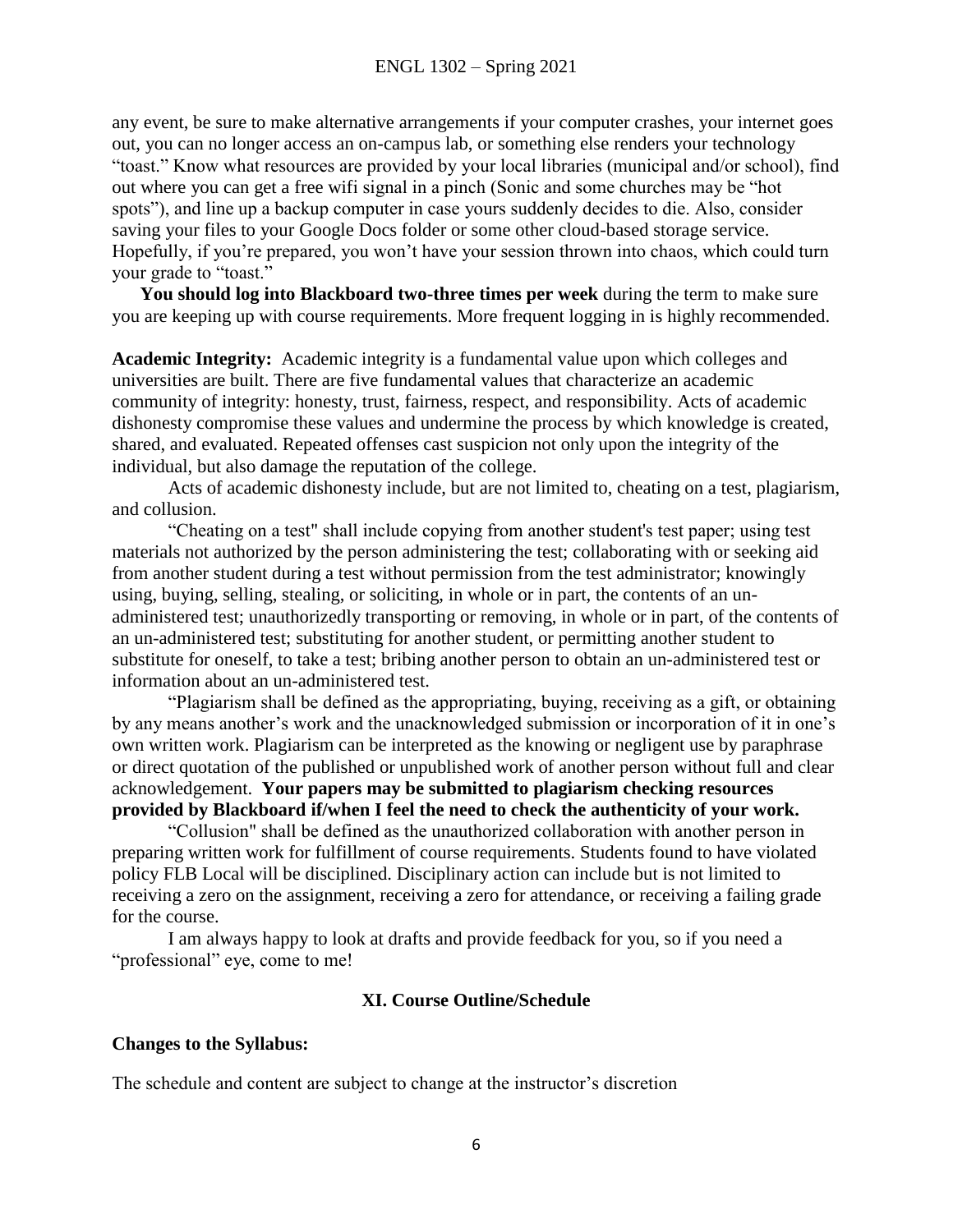*This provides a detailed course schedule. You'll notice I don't say "write the paper" anywhere here. I'm assuming, as you work through the different tasks here, you are building and writing your papers as we go along so that they are ready by the peer review date and/or due date. I suggest you print out this calendar to help you keep track of what you've done and what you need to do.* 

**Wednesday, 1/20:** Welcome & Introductions Read through Syllabus Orientation to course

**Homework:** By 11:59 pm on Sunday, 1/24: Do "Introductions" Discussion post Do "Opening Questions" Discussion post

**Monday, 1/25:** Questions about syllabus and/or policies? Review the Rhetorical Situation and the Writing Process Conversation about Research Writing Grammar Review

**Wednesday, 1/27:** Introduction to Media Literacy & Judging Sources Plagiarism Review

**Homework:** By 11:59 pm on Sunday, 1/31: Complete Grammar Review Quiz due Complete Media Literacy & Plagiarism Quiz

**Monday, 2/1:** Quoting, Summarizing, and Paraphrasing Quotation Sandwiches

**Homework:** QSP Clinic Assignment (Email your sample to me by 8 am Wed 2/3

**Wednesday, 2/3:** QSP Clinic

**Homework:** Read "The Birthmark" by Nathaniel Hawthorne, 339-349

**Monday, 2/8:** Discuss "The Birthmark" Read through WA1: Report Assignment Sheet Preview article reading

**Homework:** Read assigned articles

**Wednesday, 2/10:** Discuss assigned articles

**Monday, 2/15:** Discuss Report Writing Conventions Review Thesis Statements Report Organization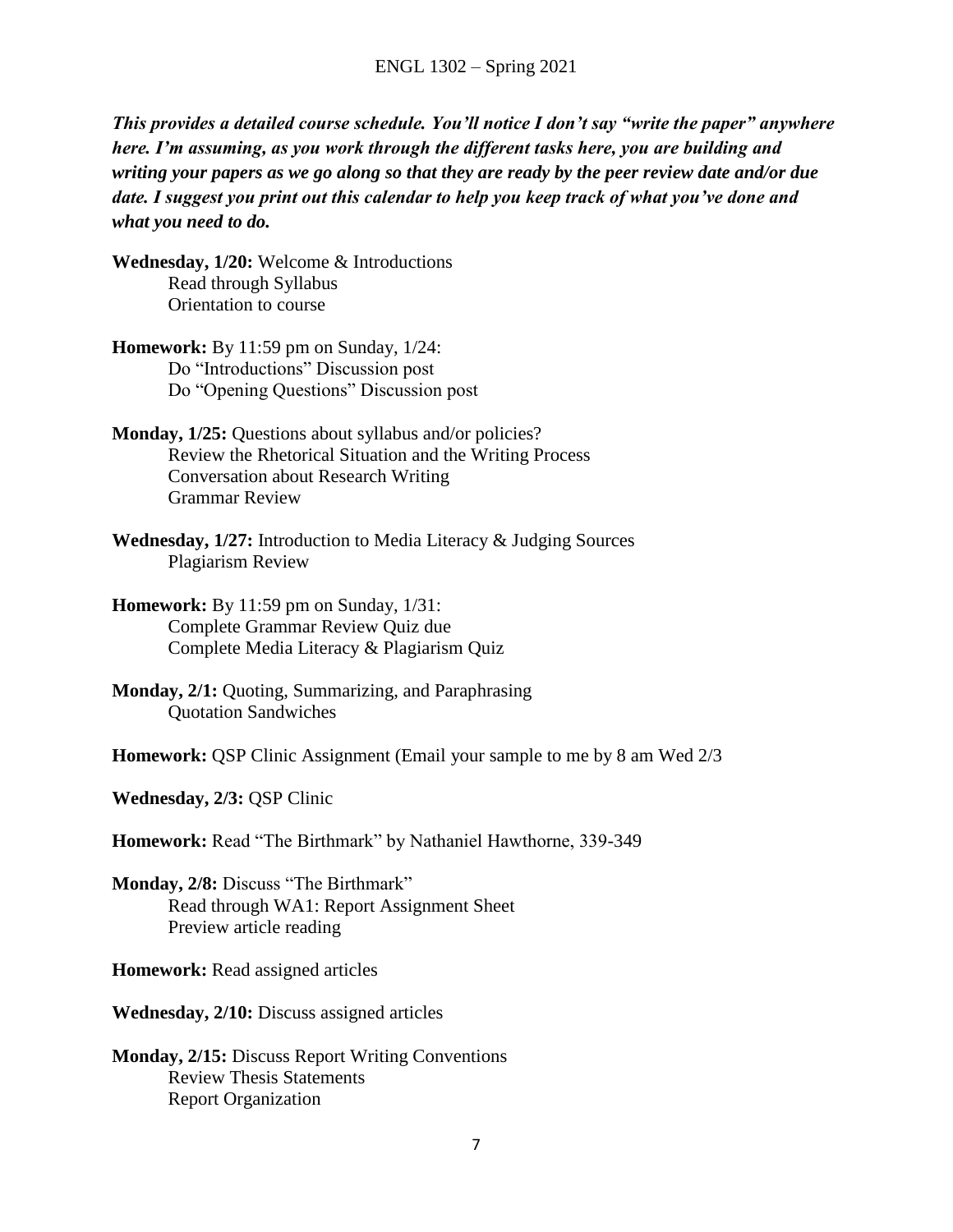Review Correctly Marking Titles

- **Wednesday, 2/17:** Review Introductions & Conclusions Review Academic Titles Discuss Controlling "You" in the Paper
- **Monday, 2/22:** MLA Documentation Review Plagiarism
- **Homework:** Complete MLA Quiz by 11:59 pm on Tuesday, 2/23; get rough draft ready to share for workshop & clinic

**Wednesday, 2/24:** Participate in Peer Workshop & Plagiarism Clinic

**Monday, 3/1:** WA1: Report final draft due at class time Read through WA2: Argument (Casebook) assignment sheet Read through Love-ly Works (997-1007) Brainstorm types of love Discuss Finding Sources (Popular & Academic

**Homework:** Submit 2 possible articles to Casebook (instructions will be provided) by 8 am Wed, 3/3

**Wednesday, 3/3:** Review Evaluating Sources Small Group Juries for casebook submissions

## **Spring Break – March 8-12**

**Monday, 3/15:** Discuss Arguing a Position Discuss Academic Argument Conventions & Organization

- **Wednesday, 3/17:** Discuss Ways to Respond & Distinguishing You from Your Sources Discuss Dumped Quotations Review Quoting, Summarizing, & Paraphrasing
- **Monday, 3/29:** Discuss APA Documentation Plagiarism Review
- **Homework:** Complete APA Quiz by 11:59 pm Tuesday, 3/30; get rough draft ready for workshop & clinic

**Wednesday, 3/31:** Participate in Peer Workshop & Plagiarism Clinic

**Monday, 4/5:** WA2: Casebook Argument final draft due at class time Research Project Overview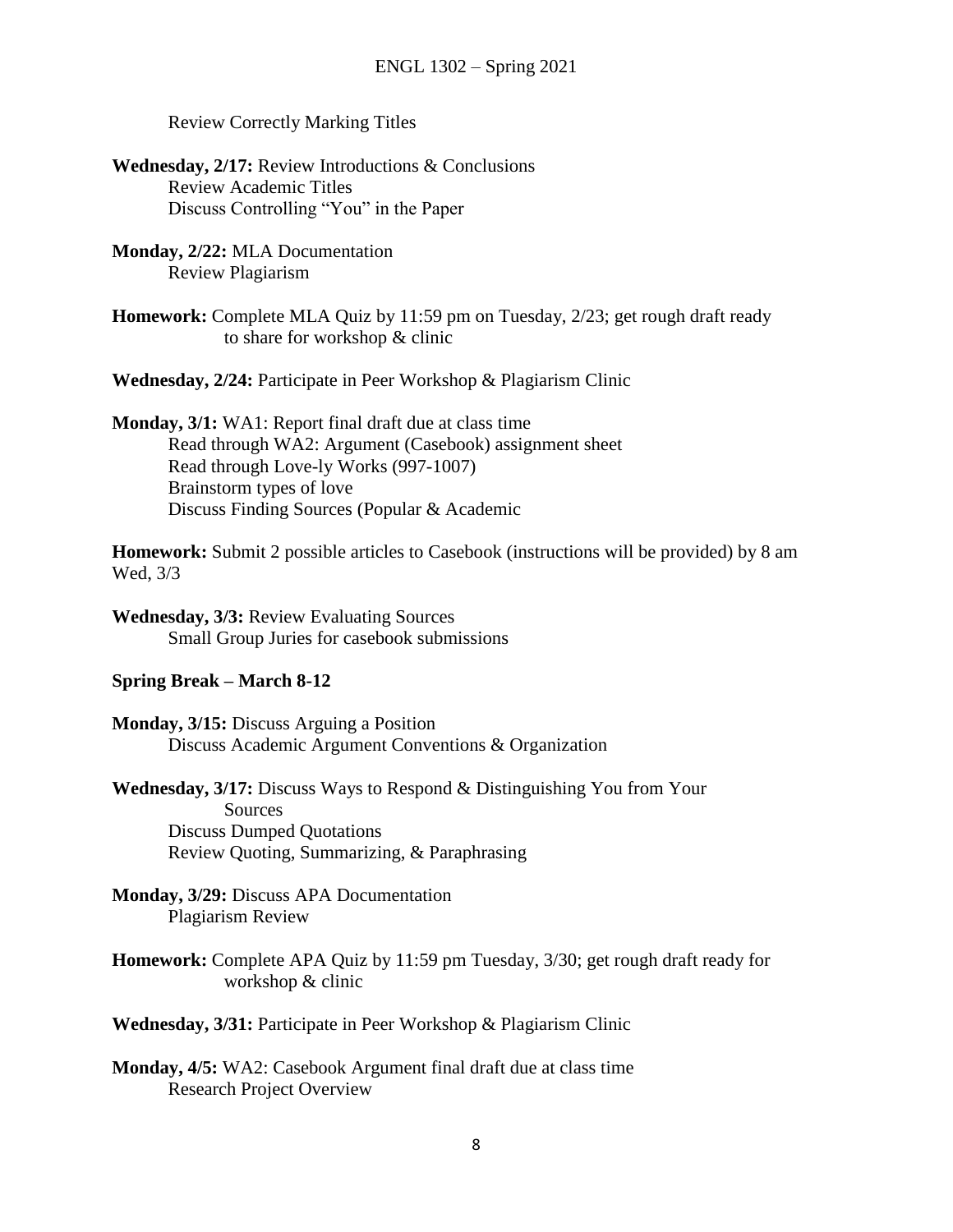Read through WA3: Proposal assignment sheet & discuss possible topics Discuss Crafting Research Questions

**Homework:** Prepare Research Project Proposal

- **Wednesday, 4/7:** WA3: Proposal due at class time Read through WA4: Annotated Bibliography assignment sheet Discuss Annotated Bibliographies Discuss Chicago documentation
- **Homework:** Complete Chicago Quiz by 11:59 pm Sunday, 4/11; locate sources for annotated bib entries

**Monday, 4/12:** Workday for Annotated Bibs

- **Wednesday, 4/14:** WA4: Annotated Bibliography due at class time Read through WA 5: Project Paper assignment sheet & notes (posted) Set up conferences – you each will need to set up a visit with me to discuss your progress on the paper. Instructions will be shared. Discuss Research Writing Conventions & Organization
- **Monday, 4/19:** Read through example essays Review Topic Sentences and Transitions Discuss Headings & Subheadings Discuss Long Quotations
- **Wednesday, 4/21:** Read through WA6: Abstract assignment sheet & instructions Work & Help Day
- **Monday, 4/26:** WA5: Project Paper & WA6: Abstract due by class time Final Exam Prep

**Wednesday, 4/28:** Final exam prep

#### **May 4-6: Final Exams**

#### **XII. Non-Discrimination Statement**

Admissions, employment, and program policies of Ranger College are nondiscriminatory in regard to race, creed, color, sex, age, disability, and national origin.

#### **XIII. ADA Statement**

Ranger College is committed to ensuring that students with disabilities have equal access to and participation in all programs of study. In accordance with Section 504 of the Rehabilitation Act of 1973 and the Americans with Disabilities Act, students receive reasonable accommodations to